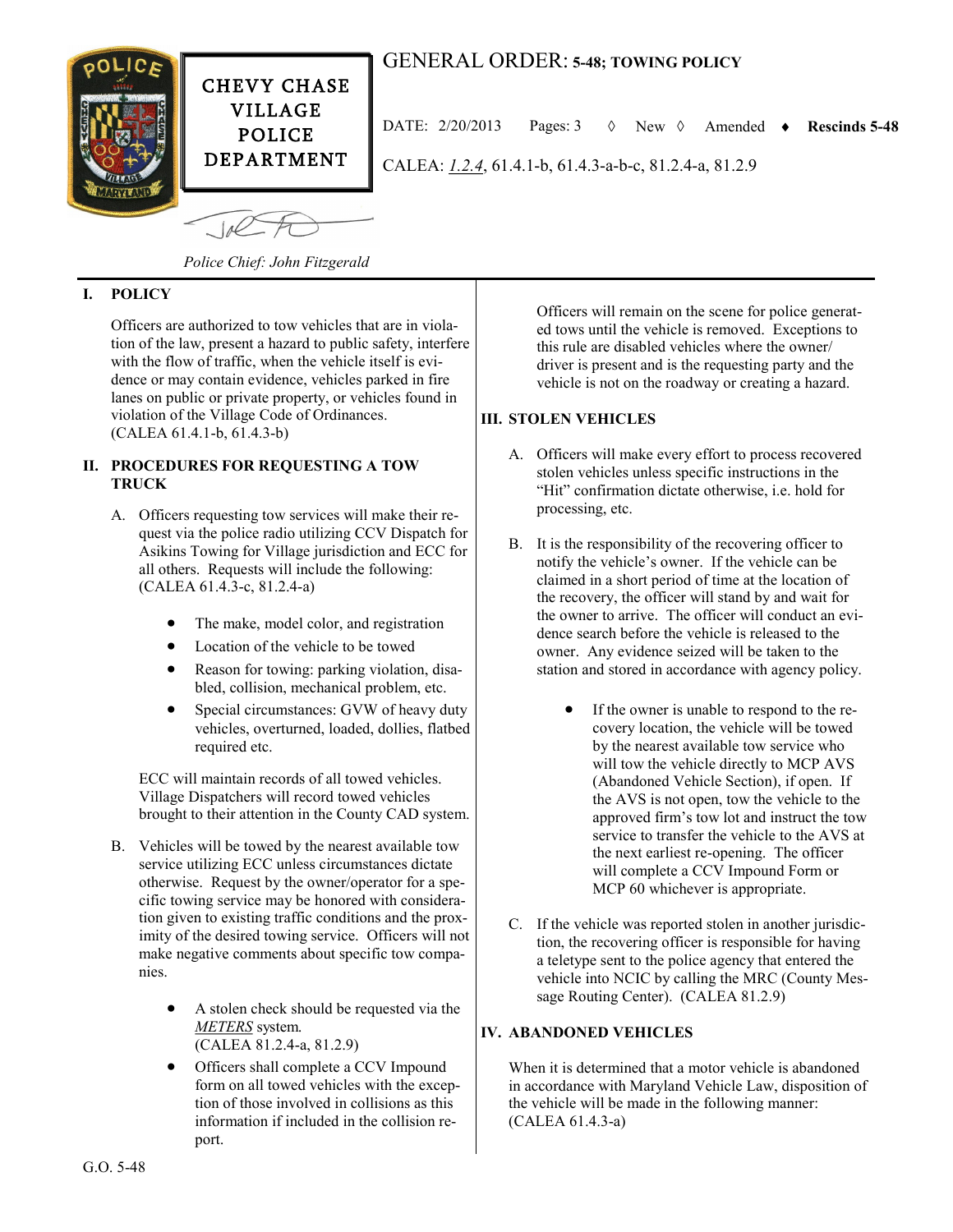- 1. The officer handling the complaint will obtain a listing and stolen check. If the owner can be contacted, advise him of the complaint and request him to move the vehicle.
- 2. If unsuccessful in making contact with the owner, the officer should cite the vehicle for any law violations or violations of Village Ordinances and attach both the yellow copy of the MCP 24 "Warning Notice," and the MCP 232 (orange sticker), "Abandoned Vehicle Notice" in the vicinity of the window or door of the driver's side.
- 3. The name, address, and telephone numbers (home and work) of the property owner/ complainant will be entered on the white copy of the MCP 24 to assist the AVS.
- 4. A copy of the MCP 24 will be faxed to the AVS at by the end of the officer's shift that day. AVS upon receipt of the fax will follow up on the complaint.
- 5. If the vehicle is on private property, the officer handling the complaint will tell the property owner/complainant to contact the AVS directly at

## **V. VEHICLES BEARING DIPLOMATIC REGISTRA TION**

Prior to towing a vehicle bearing diplomatic registration, the officer will attempt to locate the owner/operator and solicit his cooperation in moving the vehicle. If unsuccessful, the officer will:

- 1. Have the vehicle towed by contacting ECC for the next available tow service and tow the vehicle to the nearest legal parking space or adjacent side street and issue the appropriate violation notice. Notify ECC of the new location.
- 2. Accept the tow bill from the towing service and prior to the end of your shift; initiate a memorandum via the chain of command, to the Chief of Police, detailing the facts surrounding the incident. Attach the tow bill to the memorandum. In the event the identity of the registered owner is ascertained prior to his claiming the vehicle, the officer will notify the owner or embassy by telephone of the vehicle's location.

## **VI. TOWING A SECURITY THREAT**

Abandoned vehicles parked on public roadways that pose **IX. TOWING SERVICE COMPLAINTS** a security threat e.g., non-registered, expired registration, inoperable, obvious junk, etc., may be towed immediately to the Abandoned Vehicle Lot. These direct tows do

not require the officer to remain with the vehicle unless security needs dictate otherwise. **Note:** non-registered and vehicles with expired registration discovered within Village boundaries are usually vehicles that Village residents are donating to charitable organizations. In these cases officers will obtain a listing on the vehicle and contact the registered owner to determine the status of the vehicle before initiating a tow.

Officers having abandoned vehicles immediately towed will:

- Place a yellow MCP 234, "Abandoned Vehicle Tow Notice," on the vehicle and write the officer's name and ID# in the space provided.
- Notify ECC and Village dispatch that this is a direct tow to AVS.
- If five (5) or more vehicles are towed from the same location, the officer will contact AVS prior to ordering tow trucks.
- No abandoned vehicles will be towed after hours or on weekends unless the vehicle poses a security threat/public safety hazard.
- Officers will contact AVS for approval to tow abandoned vehicles from private property for security reasons. After business hours, supervisory approval is needed.

Private Property Tows – abandoned vehicles on private property must be reported to AVS by the property owner/ agent. Commercial property owners are required to pay tow service fees.

## **VII.INVENTORY SEARCHES**

Officers will conduct an inventory search of every vehicle they tow or seize to:

- Identify and take possession of valuable property for safekeeping.
- Protect officers from danger; and
- Protect the towing/seizing officer and the Department from claims of lost, stolen, or vandalized property. *(CALEA 1.2.4*, 61.4.3  $-h$ )

The inventory policy does not include those vehicles driven or owned by a person who has diplomatic immunity as defined in General Order 5-43 or vehicles involved in collisions when the owner is present at the time the vehicle is towed.

A. Complaints against tow operators who responded at police request or complaints by other tow operators